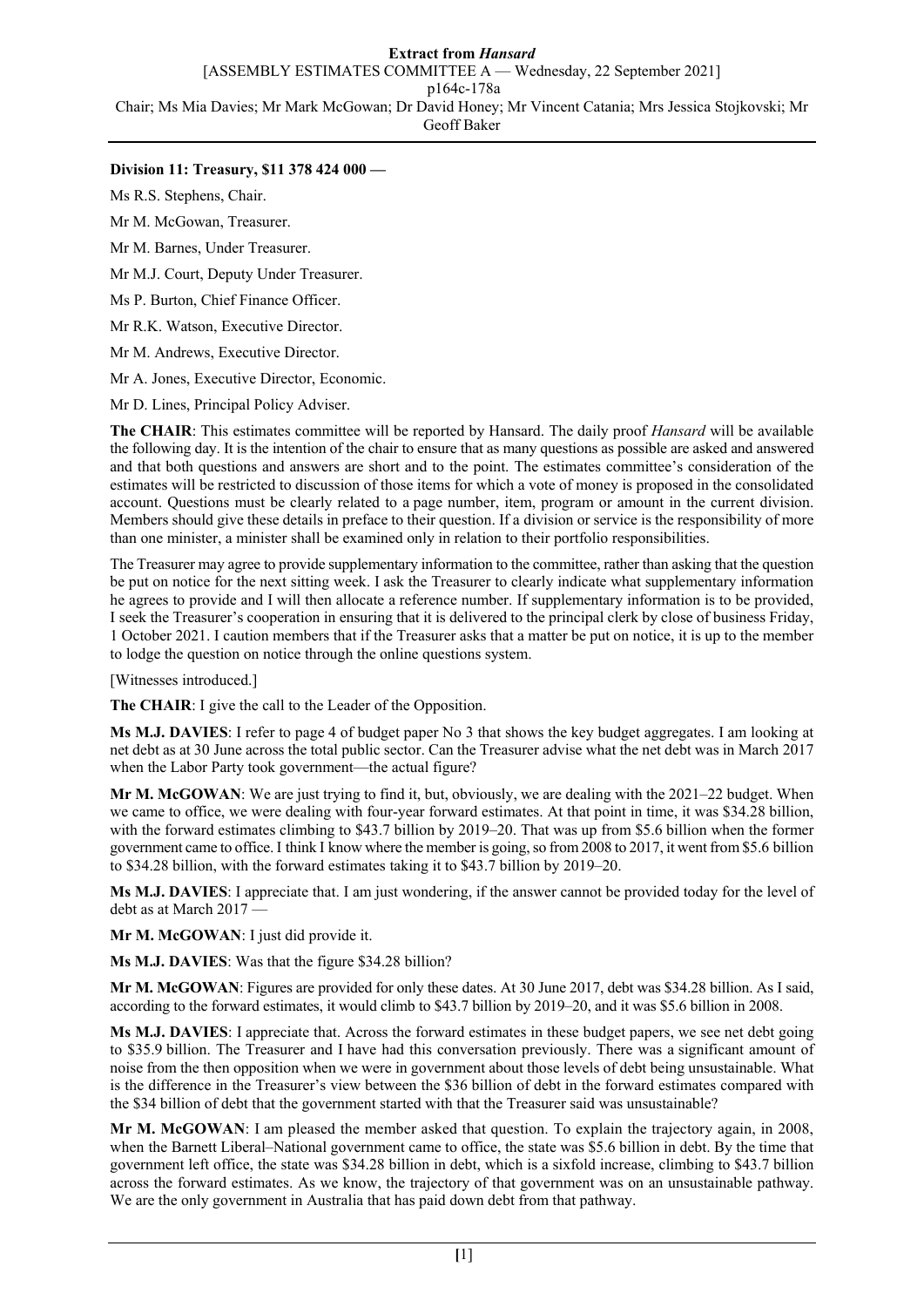I make two points. We reduced it from the pathway it was on by 26 per cent, and, secondly, the size of the economy is significantly larger now. We have also had to deal with a worldwide pandemic and we have had to invest \$9 billion throughout that process. When we add those things together, we see that Western Australia has had a remarkable economic and financial performance. It is the envy of Australia certainly, but it would also be the envy of the world. We are in both a cash and operating surplus this year, so we are paying down debt.

**Ms M.J. DAVIES**: Has a decision been made within government or Treasury about what is a level of sustainable debt? The government is on a trajectory of increasing debt over the forward estimates. Is the government going to get it down to the levels that it inherited and then maintain its spending program? How is it managing that over the forward estimates, because it is going up?

**Mr M. McGOWAN**: It is relatively stable. I remind the member we are in the middle of a worldwide pandemic and economies and finances are crashing all over the world. Our debt levels declined this year as they did last year and the year before. We are at a 60 per cent net-debt-to-revenue ratio, compared with Victoria which has a 200 per cent net-debt-to-revenue ratio in its budget and New South Wales which has a 130 per cent or so net-debt-to-revenue ratio in its budget. When we came to office, the net-debt-to-revenue ratio was the worst of all the states and now it is the best of all the states. Reducing debt in the midst of what is going on, with a \$9 billion COVID spend, plus managing to keep our economy open and everything operating and functioning and, therefore, producing revenue for the state and commonwealth, has been a pretty amazing effort, by international and national standards, and all Western Australians deserve credit for that.

## [9.10 am]

**Ms M.J. DAVIES**: So I am very clear, has the government had a change of mind on the importance of paying down debt and is it happy for those figures across the forward estimates to continue to go up?

**Mr M. McGOWAN**: I think the Western Australian Treasury is the envy of all the Treasuries around Australia, and the envy of all the Treasurers around Australia, because of the position we are in. Our debt comes down this year.

**Ms M.J. DAVIES**: But it is going up over the forward statements.

**Mr M. McGOWAN**: Yes, and there are a few reasons for that. One is that we have a large COVID spend. The second is that we budgeted very conservatively, fortunately, on the iron ore price. The third is that we have pushed out some of the capital works program into the later years so that we do not overheat the market right now. They are the reasons for it. I will give the member another quick statistic. Our net debt as a share of gross state product is stable across the forward estimates at 11.5 per cent, 11.5 per cent and 11.4 per cent in the final year of forward estimates. The commonwealth's net debt as a share of gross domestic product, which is the comparison, is at 40 per cent, so it is four times ours, proportionately. I absolutely assure the Leader of the Opposition that when I have my Zoom meetings with the other Treasurers, they are both highly envious and agitated about the position Western Australia is in because our financial position is so much better than theirs.

I will give one further comparison. From 2008 to 2017, the last government increased net debt when in office by 600 per cent. This government has reduced debt from the trajectory it was on by 26 per cent. We are probably one of the very few governments in the entire world that has been able to do that.

**Dr D.J. HONEY**: The Treasurer quoted the debt projections, but what were the revenue projections, across the period that he compared it with, that he inherited from the previous government? He quoted the debt projections, but the other part of debt is clearly revenue, so what were the revenue projections across that period as well?

**Mr M. McGOWAN**: We are dealing with the 2021–22 budget. The member is talking about the revenue projections in 2016.

**Dr D.J. HONEY**: The Treasurer discussed the —

**Mr M. McGOWAN**: I was asked.

**Dr D.J. HONEY**: Yes, the Treasurer discussed the debt projections going across that period of the former government and this government's performance. What was the revenue projection going across that same period? Clearly, just comparing the net debt, when in fact he is comparing a substantially reduced revenue projection, as he is very well aware, does not paint the full picture and does not show any measure of the performance of his government.

**Mr M. McGOWAN**: The *Pre-election financial projections statement* in early 2017 had state revenue at \$26.941 billion. In 2017–18, that grew to \$28.754 billion, which was a 6.7 per cent growth. The following year, it grew to \$30.02 billion, which was a 4.4 per cent growth, and the following year, 2019–20, it grew to \$31.378 billion, which was a 4.5 per cent growth. State revenue was growing at rates two to three times the consumer price index.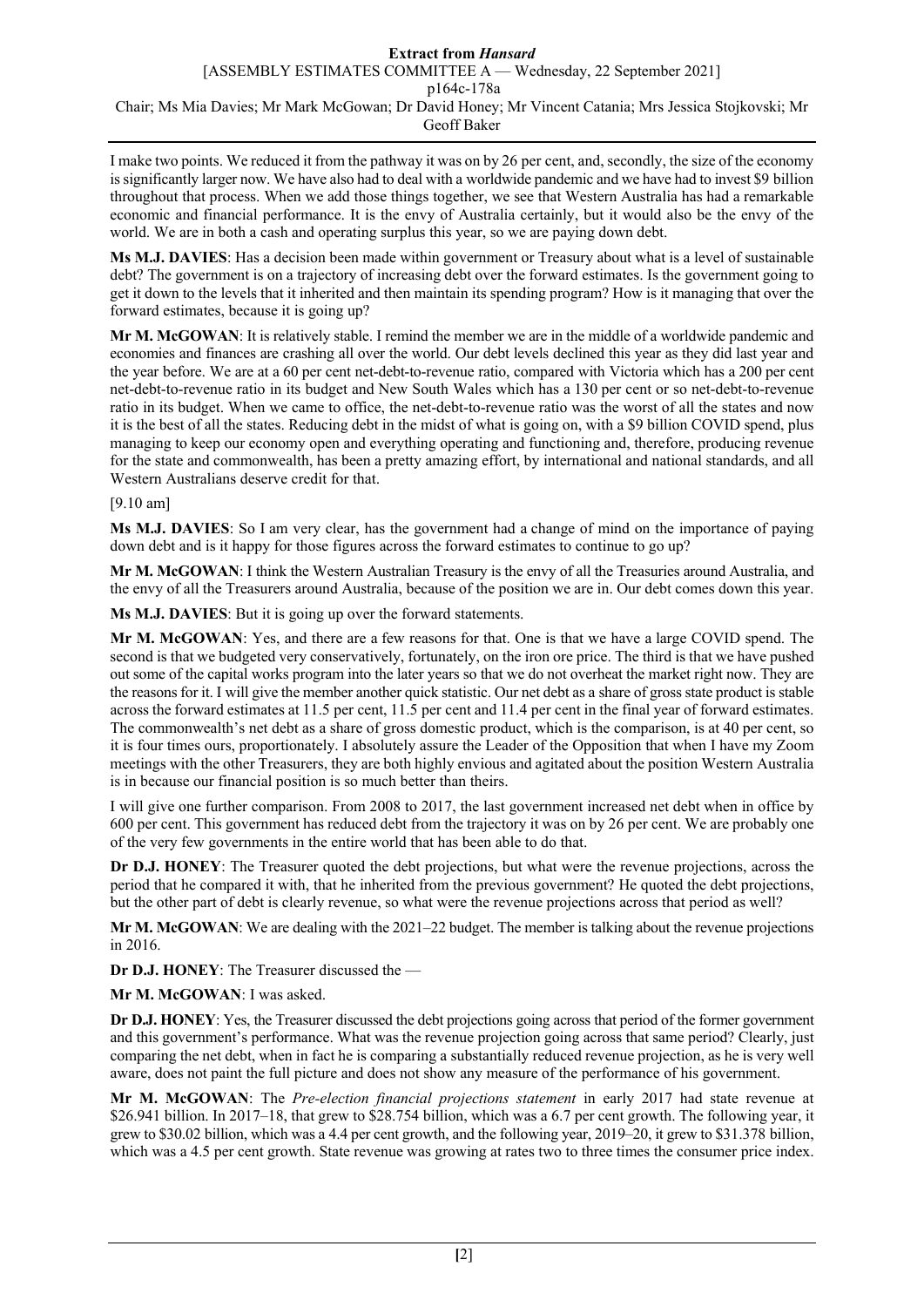**Dr D.J. HONEY**: The Treasurer would concede that in relation to the comparison of what the debt was likely to be, the income the government has received is substantially higher and, in fact, that additional income accounts for all the difference and a bit more in that period.

**Mr M. McGOWAN**: No, I do not accept that. The growth in spend over the course of the last Liberal–National government annualised was 6.4 per cent. Our annualised spend growth up until the pandemic was a third of that, which is incredible because no other government in Australia has been able to do that.

**Dr D.J. HONEY**: In 2020–21 alone, the additional income is \$10 billion above the projected forecast. It is a phenomenal increase in revenue across that period.

**Mr M. McGOWAN**: Yes. Just on that, obviously the pandemic has had all sorts of consequences. The iron ore price going up to the levels it went to was nothing we could predict, but we managed to keep the mining industry open, unlike our competitors, such as Brazil. That was a victory for our management of the pandemic and the rules and arrangements we put in place. Our spend also went up significantly, but not to the degree of other states or the commonwealth. That is because we have kept COVID-19 out. The commonwealth government's spend growth was incredible—there was an astronomical and unforeseen growth in spend by the commonwealth. We did not do that. As I have said before, our COVID-related measures have totalled \$9 billion. But a government has to spend money, and we also got an increase in revenue. However, revenue is, by nature, volatile, as we have seen with the drop in the iron ore price. Every morning I look at it, it is lower. It is down to \$US94 a tonne; three or four months ago it was at \$US240 a tonne. Our revenue is incredibly volatile.

**Ms M.J. DAVIES**: Further to that, because the Treasurer has raised the issue of the iron ore price, it is now below the \$US121 forecast that is in the state budget. What does that mean for the budget as it goes forward?

**Mr M. McGOWAN**: I will let the Under Treasurer comment in a moment. It is outside our control. The iron ore price often overcorrects, so it comes down perhaps more than it should and goes up perhaps more than it should, which apparently is the nature of the iron ore market. It has a significant effect on our revenues, which will no doubt have a significant effect on our budget. I will ask the Under Treasurer to provide the exact details.

**Mr M. Barnes**: It is a little early to draw any clear conclusion at this stage, given the comment the Treasurer just made that the iron ore price tends to overshoot both on the way up and on the way down. All of our budget forecasts are based on year average prices, so it is the average over the course of the financial year that matters. In that regard, the \$US121 assumption for 2021–22 that the member mentioned is, of course, an average for that financial year. In this financial year to date—so for the first two and a half months of this financial year—the iron ore price has averaged about \$US173. To achieve the year average of \$US121 that is in the budget, the price would need to average around \$US106 for the remaining nine months of the year.

**Ms M.J. DAVIES**: So that will not be known until the end of the year; is that correct?

**Mr M. Barnes**: That is correct. There is speculation. In a report yesterday, HSBC, a major global investment bank, unsurprisingly significantly revised down its iron ore price forecasts. Interestingly, it has revised it down for 2021–22 to within a dollar of our \$US121 forecast. Previously, it had a much higher forecast.

### **Ms M.J. DAVIES**: To \$US121, long term?

**Mr M. Barnes**: Yes, it revised down its forecast for the 2021–22 financial year to about \$US122 a tonne, so within a dollar of our forecast. It previously had a much higher forecast. It is speculating that in the lead-up to the Winter Olympics in Beijing in February, the steel production controls in China could well continue as the government tries to reduce emissions. Along with a couple of other factors, that could potentially see the iron ore price fall to \$US70—that is its speculation—but then likely rebound post-February after the Winter Olympics. It is where we end up by 30 June next year that really matters. We will make another assessment in December as part of the *Government mid-year financial projections statement* based on current prices and updated forward contract prices at that point in time. The \$US121 assumption will change at the midyear review.

### [9.20 am]

**Ms M.J. DAVIES**: Will it go down?

**Mr M. Barnes**: It is likely, but I cannot say for sure at this stage.

**Mr M. McGOWAN**: I had never heard of it before but the building company in China, China Evergrande Group, is making everyone around the world nervous because obviously the building industry in China is a significant purchaser of the steel that is made from the iron ore that is delivered from the Pilbara.

**Ms M.J. DAVIES**: I am trying to understand. The price of iron ore in the budget is \$US121. Is it correct that the spend is booked for this year around that estimate?

**Mr M. McGOWAN**: The budget is based on an estimate of \$US121.30 this financial year.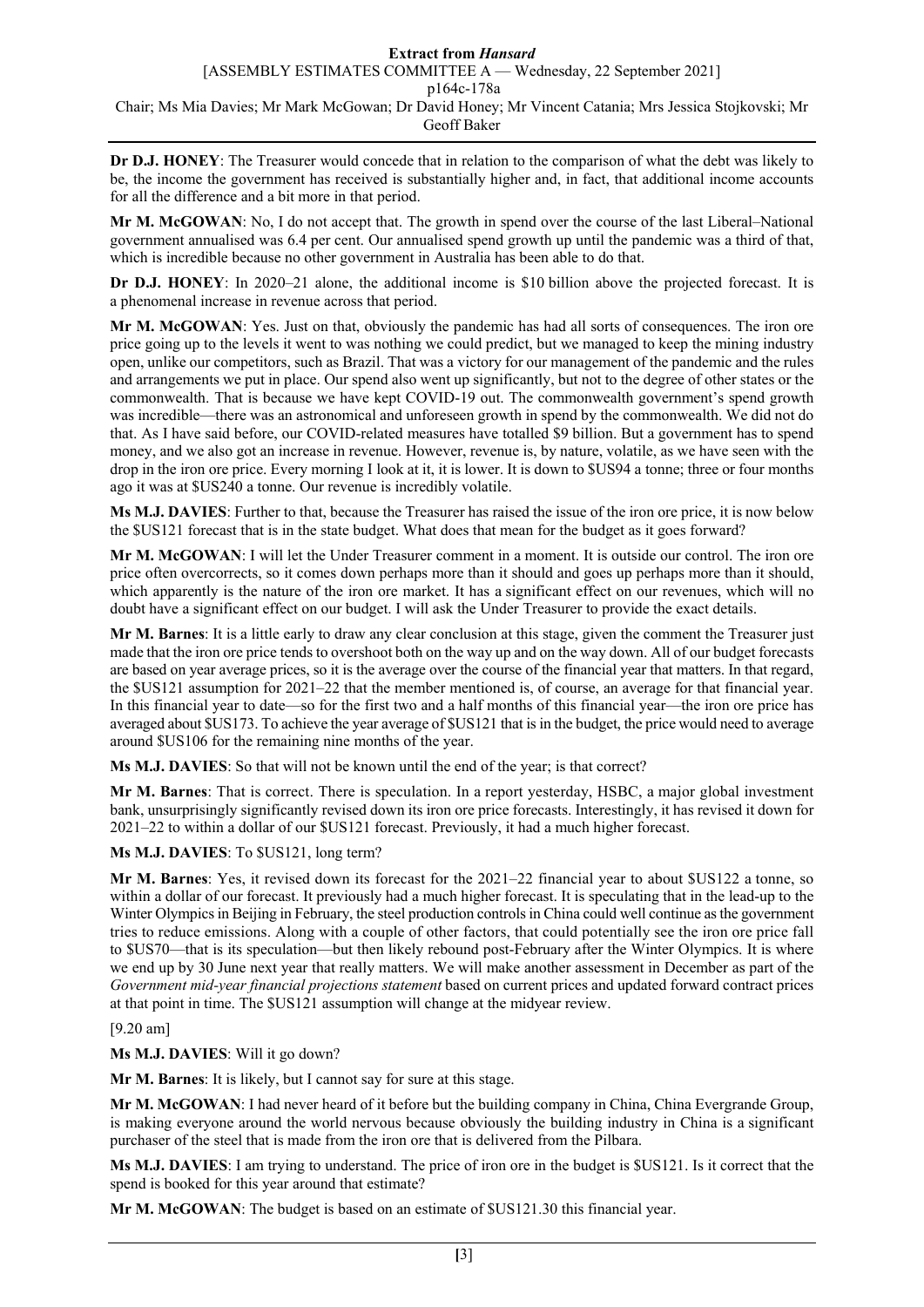**Ms M.J. DAVIES**: What will it mean for the budget if the price falls in terms of that spend? Will it change this year if the price falls?

**Mr M. McGOWAN**: The budget is the budget. We budgeted on the basis of \$US121.30. We will not know where the iron ore price will go; it may well bounce back up. It bounces around. We have taken a very conservative approach across the forward estimates. All the advice we received was that there was an upside risk with what we have done with the iron ore price. In terms of our spend, our budget is our budget. I will hand over to the Under Treasurer.

**Mr M. Barnes**: The only other comment I would make is that the iron ore price is just one variable, albeit the largest.

**Ms M.J. DAVIES**: It is very significant.

**Mr M. Barnes**: Another significant one is the Australian dollar–US dollar exchange rate. One would expect that if the iron ore price continues on this downward trajectory and stays low, everything else being equal, the Australian dollar would come off as well. Typically, that has been the case in the past. A lower Australian dollar actually boosts our royalty revenue and acts as a bit of a natural hedge to a declining US dollar iron ore price. That has certainly been the case in the past. How that pans out in the future, I do not know at this stage but that is one of the potentially offsetting variables in the budget.

**Ms M.J. DAVIES**: I have a different question, but along the same lines. I refer to the key budget aggregates on page 4 of budget paper No 3. It includes \$1.5 billion in recurrent spending to deliver the government's 2021 election commitments. From memory, I recall the Treasurer pointing out that the government was being fiscally prudent and not baking in expenditure based on a one-off windfall, so a significant increase in the iron ore price or that amount that the government has been delivered in one go. As I said, there is \$1.5 billion in recurrent spending. Could the Treasurer explain that to me, because if that is not "baking" it in over the forward estimates, what is it? Have I given the wrong reference?

**Mr M. McGOWAN**: The total of the election commitments across the forward estimates is about \$2.7 billion. Of that, \$1.3 billion or thereabouts is recurrent spend. Most of that is in the areas of health, education, mental health, additional police officers and those sorts of things. I remind the member that our election commitments are about one-tenth the value of the opposition's.

**Ms M.J. DAVIES**: I am paraphrasing, but in the discussion that was had at the time the budget was brought down, the government acknowledged that the significant increase in revenue was due to one-off events and it was not going to bake that into the budget over the forward estimates—but \$1.5 billion of that is election commitments from recurrent expenditure.

**Mr M. McGOWAN**: It is around \$1.3 billion. The member should bear in mind that the total recurrent spend is about \$130 billion across the forward estimates. That is one-hundredth of the total spend. The recurrent spend is predominantly being used in the areas of paramedics, firefighters, mental health staff, health staff in hospitals and additional services like improvements to the patient assisted travel scheme—a whole range of things. As I said, in comparison with past elections and certainly in comparison with the opposition's spend, it is about one-tenth.

**Dr D.J. HONEY**: What contributor is the Metronet project to the total net debt across the forward estimates? I recall that in 2017 the forecast cost of that project was \$2.945 billion. If we look at total expenditure—moneys that have been spent plus moneys in this budget—I understand that it is over \$7 billion. Can the Treasurer elucidate on the contribution of that to the net debt, please?

**Mr M. McGOWAN**: If the member looks at page 168 of budget paper No 3, he will see the Metronet spend. I have a couple of points to make. The total across the forward estimates is \$5.673 billion, of which \$1.833 billion is from commonwealth funding and a range of other funding sources—land sales, the metropolitan region improvement fund and things of that nature. When we deduct that, the obligation on the state is somewhere between \$3.5 billion to \$4 billion to build 15 major projects that will transform our city. The original commitment for Metronet is a lot less than it is now. We have expanded the number of projects by five or six, maybe seven, over the last few years in conjunction with the commonwealth. To compare it with what was there in 2016 is not a fair comparison because six or seven new projects have been put in there. A lot of those projects will create development opportunities around train stations, they will remove level crossings and they will provide access to rail to communities that previously had no public transport. It is a project that will stand the test of time for decades, if not centuries, to come. I remind the member that some of the rail projects in New South Wales cost tens of billions of dollars—for single rail lines. We are constructing 15 major projects at a net cost to the state of between \$3.5 billion and \$4 billion.

**Dr D.J. HONEY**: Is the Treasurer saying that if we ignore any additional scope, the total cost for the project as originally scoped in 2016–17 is essentially within that roughly \$3 billion estimate, or has there been substantial growth in the cost of that scope?

**Mr M. McGOWAN**: It is roughly similar. It is not that different. The reason I say that is that we received far more commonwealth funding than we were expecting because we worked with the commonwealth. It was very keen to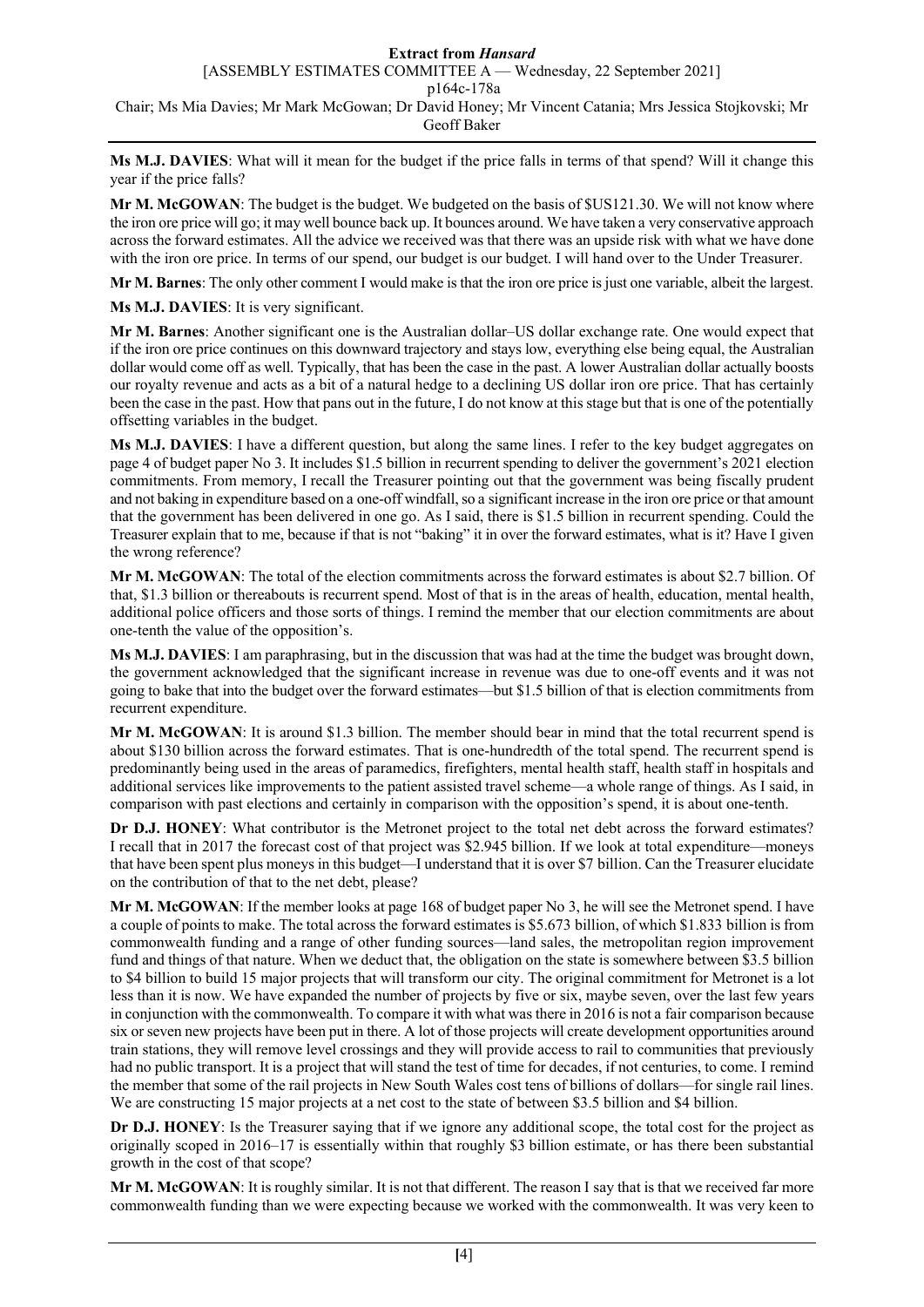come on board. I do not know whether the member has noticed but I make announcements with Steve Irons about rail lines all the time. I have done it with Christian Porter, and I did it with Malcolm Turnbull. It is not unusual for the states and the commonwealth to work together. To get nearly \$2 billion out of the commonwealth is a great achievement and a great outcome for the state. I thank the commonwealth for it. It has been great to work with it on that.

In terms of the other projects, it is not an easy comparison to make because we have expanded the scope of the projects. They include the removal of level crossings; the elevation of train stations; funding the high-capacity signalling program, which we need to do so that trains can run in proximity to each other; and the expansion of the railcar acquisition program. Members might recall that Mike Nahan, I think, made an announcement in 2016 or thereabouts that his government had to replace the A-series trains, and then it abandoned that project. It was a very ugly set of stories. With our new railcar manufacturing facility in Midland, we will obviously replace the railcars on the A-series trains. We are going to put in place new car parks at Greenwood and Mandurah stations, a new train station in Lakelands, and remove the level crossings on the Armadale and Midland lines. None of these things was part of our original plan. It is just expanding significantly. For what we are spending versus what other states spend to get what they get, it is a great set of projects that will be a huge improvement for the state for decades, if not centuries, to come. I was driving through the member's electorate the other day, and the level crossings there are problematic; I experienced a couple of them. Obviously, over time, level crossings removal is a good thing.

## [9.30 am]

**Dr D.J. HONEY**: I could not agree with the Treasurer more, as I mentioned in my reply to the budget speech. In relation to the additional federal funding, with all due respect, that does not change the total cost of the project; it simply changes the source of the income. The original budget did not include that, so it seems that there has been almost a doubling of the cost of the original scope of this project, regardless of whether the federal government has contributed money. Like the Treasurer, I welcome the federal government spending money in Western Australia, but that does not alter the fact that the actual cost of the project has increased substantially. I guess my concern for the state is that the cost could expand even further. We have heard that because of the pump-priming at the federal and state levels, capital project costs are increasing by 20 to 30 per cent. Does Treasury actually expect this cost, as it is published in this budget, to be accurate, or can we expect further increases as well?

**Mr M. McGOWAN**: The member made a couple of points there. He is correct: we have secured a large amount of federal funding, which is terrific. We worked cooperatively to achieve that. I would like to thank former Senator Cormann, and Ben Morton, Steve Irons and everyone else who helped make that happen. The scope has expanded, which obviously has increased the cost of all the projects, because there are more projects. When you do additional projects, there are cost increases. We have to remember that these projects all employ lots of people. It is not as though we are doing something that does not have a net economic benefit. The construction industry and the earthmoving industry are thrilled. When I was up at the Yanchep extension, I met a bunch of fellows up there who were putting limestone blocks in place in large numbers; there were tractors, cranes and everything else. There are huge job opportunities for lots of people, and there are lots of apprenticeships as part of that as well.

In terms of cost increases, obviously the construction market has heated up since this program was originally put in place. Construction costs went up, and the cost of steel went up significantly, too. There are obviously cost increases associated with that, but these things are not within the state government's control. The cost of steel coming out of Japan, China or Korea has gone up significantly, in accordance with the iron ore price. As steel prices go up, iron ore prices go up, so we have been the beneficiaries on one hand and paid a price on the other.

**Dr D.J. HONEY**: Related to the growth of that project, the subsidy for the Public Transport Authority across the forward estimates does not show any significant growth. In fact, if anything, there is a slight decline. Given that the network is expanding and typically all fares are subsidised, as well as the government's two-zone maximum fare cap, is that a realistic budget assumption on the subsidy side and, by corollary, the revenue side, for public transport? I thought there would have been a substantial increase in the appropriation for the Public Transport Authority.

**Mr M. McGOWAN**: There are a range of reasons for this. There is an operating subsidy for the Forrestfield–Airport Link, the Yanchep rail extension and the Thornlie–Cockburn Link, for four years, of \$273 million. As the member knows, there is a significant operating subsidy for public transport, whether it is buses, rail, the *AvonLink*, the *Prospector* and the *Australind*, or Transwa; that is just a fact of life, here and everywhere else across Australia and probably across the world. That is part of it. Another reason it goes down over time is that there is an up-front requirement for cleaning, and there is an assumption of lower patronage because of COVID. I do not know if the member has seen it, but there is a lot more cleaning going on for all those services. There is an assumption that, over time, a lot of that will unwind, which makes sense. That may need to be revisited, depending on what happens, but there is an assumption up-front that there will be additional cleaning. I will ask the Under Treasurer to explain the other reason behind it.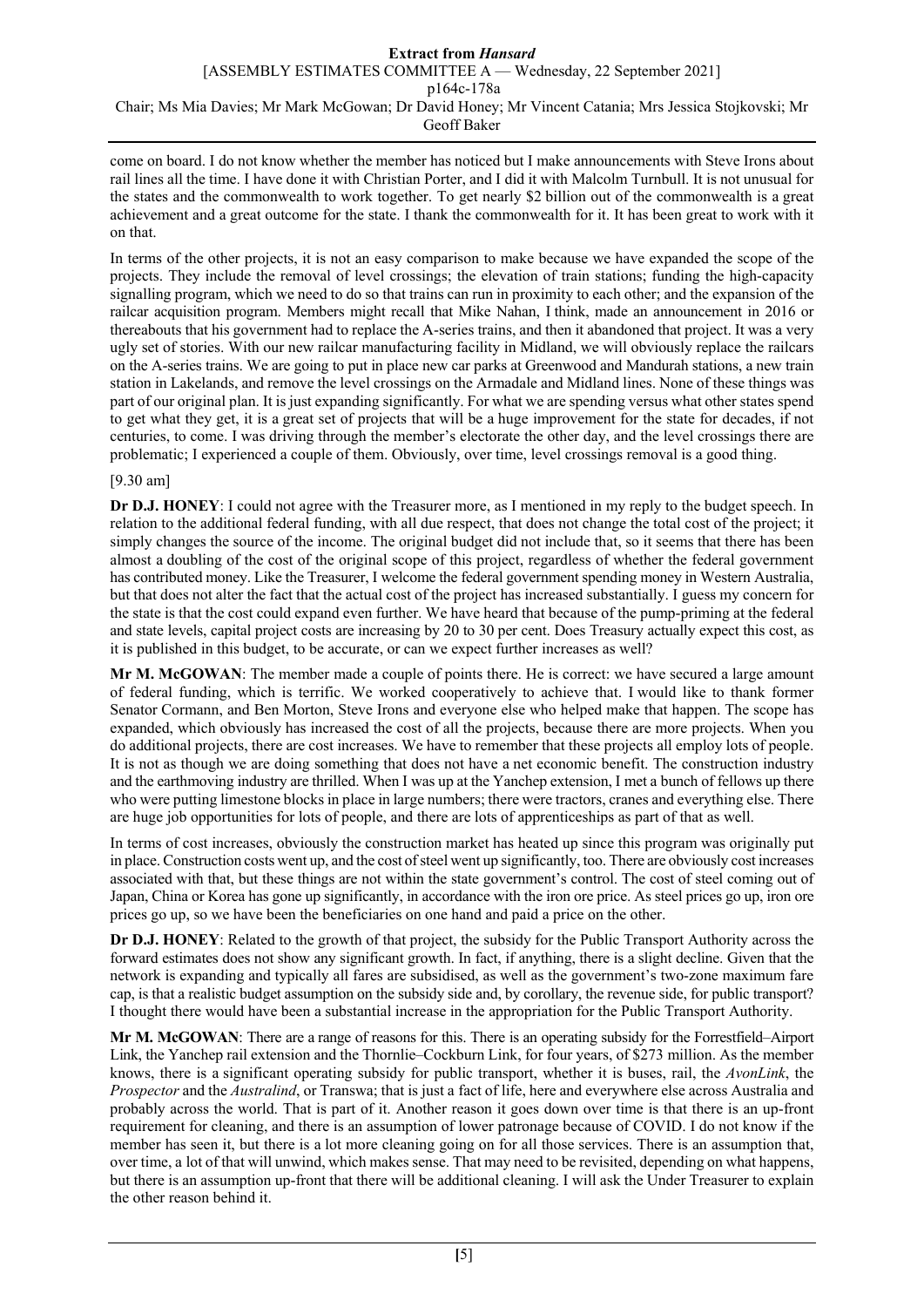#### **Extract from** *Hansard* [ASSEMBLY ESTIMATES COMMITTEE A — Wednesday, 22 September 2021]

p164c-178a

Chair; Ms Mia Davies; Mr Mark McGowan; Dr David Honey; Mr Vincent Catania; Mrs Jessica Stojkovski; Mr Geoff Baker

**Mr M. Barnes**: The total operating subsidy to the PTA in 2019–20 was about \$901 million. That increased to just over \$1 billion in the 2020–21 financial year. That \$100 million increase is primarily a reflection of the factors the Treasurer mentioned around the need for an additional operating subsidy because of COVID-impacted patronage and additional cleaning costs on the public transport fleet. But the member is correct that, over the whole forward estimates period, we are projecting that that operating subsidy will come down a little over the next four years. One of the reasons is that the COVID-related operating subsidy is front-ended in the forward estimates, and we assume a return to normality from 2022–23. That may or may not be the case, but that is the assumption in the forward estimates.

The other issue is that a decision was taken back in the 2018–19 budget to fund regional school bus services from 2021–22 onwards out of royalties for regions. That subsidy, which was previously provided from the consolidated account to the PTA, will be funded by royalties for regions from 2021–22 onwards. That is another reason for the declining operating subsidy to the PTA over the forward estimates.

**Dr D.J. HONEY**: What is the magnitude of the bus subsidy that is being transferred into royalties for regions?

**Mr M. McGOWAN**: It is \$80 million per annum.

**Ms M.J. DAVIES**: I just seek some clarity on that, because that has appeared in the royalties for regions budget for some time—the subsidy to the PTA. Did I mishear? I thought the Treasurer said it was a new subsidy.

**Mr M. McGOWAN**: I will let the Under Treasurer explain.

**Mr M. Barnes**: That decision was made back in the 2018–19 budget, but it takes effect from the current financial year. The member will have seen that in the forward estimates of the royalties for regions program for the last couple of years, but it will only take effect from this year.

**Ms M.J. DAVIES**: Is it the first time that the subsidy to the PTA will be coming from royalties for regions?

**Mr M. McGOWAN**: Yes.

**Ms M.J. DAVIES**: So the subsidy for the school buses has always come from consolidated revenue to the PTA? Is this the first time this has ever been done?

**Mr M. McGOWAN**: I will let the Under Treasurer explain.

**Mr M. Barnes**: That is correct, member. Up until this financial year, that subsidy has always been met from the consolidated account.

**Ms M.J. DAVIES**: I presume there is a business case to apply that subsidy from royalties for regions?

[9.40 am]

**Mr M. McGOWAN**: It is not really a business case. A business case is used when we want to build something or enter into a major construction contract. This is a budget funding issue.

**Ms M.J. DAVIES**: How was that then decided? How was that request made?

**Mr M. McGOWAN**: The decision was made by the Expenditure Review Committee three years ago.

**Ms M.J. DAVIES**: But it is in the budget right now, and it is for the forward estimates today.

**Mr M. McGOWAN**: It was a 2018 decision.

**Ms M.J. DAVIES**: Correct. My question is: what is the justification for taking it from royalties for regions given that it has always come from consolidated revenue?

**Mr M. McGOWAN**: It was an ERC decision, and, as I have said many times before, it ensures that the school bus subsidy for regional children and regional operators continues.

**Ms M.J. DAVIES**: As with all those funds, Premier—I know royalties for regions has been relatively stable at around about \$1 billion—it has the potential to go up and down: the royalty rates go down, so the total amount in the budget or the forward estimates could reduce; that is the nature of it.

**Mr M. McGOWAN**: It would be very unlikely to go below \$1 billion. There would have to be a significant collapse in our royalty collections for that to happen.

**Ms M.J. DAVIES**: I am struggling a little bit with the argument that the Premier wants to make it secure. How is it not secure given it is something that government has always paid for from consolidated revenue and governments of both persuasions have prioritised?

**Mr M. McGOWAN**: The first half-hour of the Leader of the Opposition's questions was about how the iron ore price is volatile and what we are doing about dealing with the financial position the state faces and all that sort of thing. Obviously, we wanted to make sure that some things were fully protected. Royalties for regions money is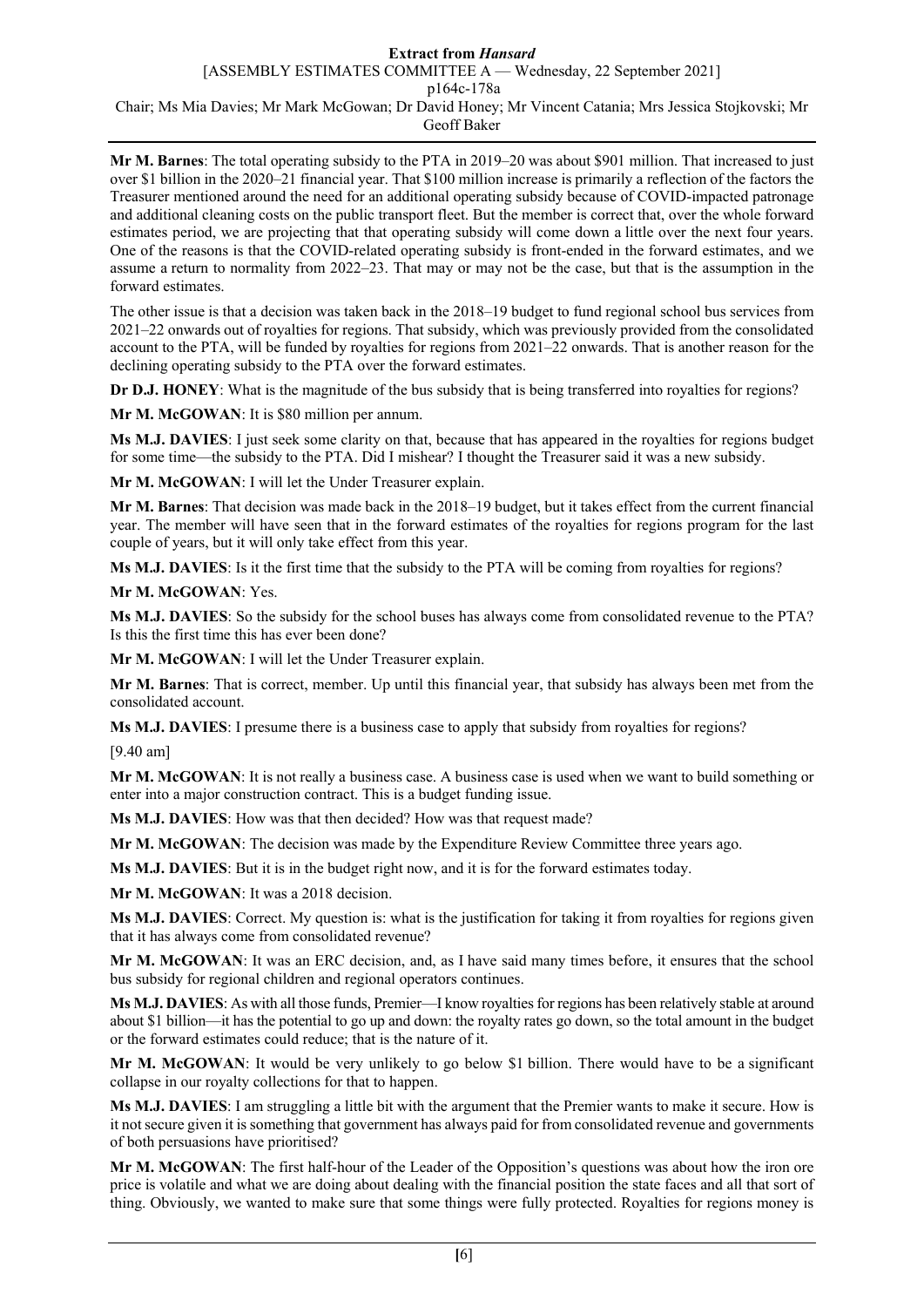fully protected and secure because it is one-quarter of royalties capped at \$1 billion. When our royalty collection is roughly \$12 billion, it is secure—so it means that the bus subsidy program is totally secure.

**Ms M.J. DAVIES**: I go back to the question the member for Cottesloe was pursuing—the assumption that Public Transport Authority usage will return to some degree of normality in 2021–22. Obviously, some sort of modelling has been done by Treasury in terms of the PTA and the government in general. I do not know; I am trying to figure it out. There was a lack of assumptions around COVID in the budget, when there were quite specific assumptions in last year's budget around opening up the state on its return to normality. I am trying to understand how that assumption has been made and what has been used to make that assumption.

**Mr M. McGOWAN**: Is that around public transport?

**Ms M.J. DAVIES**: Around the PTA and transport usage, yes.

**Mr M. McGOWAN**: I will ask the Under Treasurer to comment in a moment, but the latest figure I have was that we have recovered to over 85 per cent of pre-COVID patronage. We are doing everything we can to make it grow. A moment ago, the Liberal Party mentioned the two-zone fare cap. That will mean that people in the outer suburbs and, indeed, in regional WA—in the Peel region—will be able to more easily access public transport at an affordable rate. We expect, and certainly hope, that our numbers will grow. Apparently, we have had the greatest recovery of public transport usage of any state in Australia, which probably makes sense considering we have been one of the most COVID-free states in Australia. Under Treasurer, do you have comments?

**Mr M. Barnes**: There are two things. One is the point about the enhanced cleaning of the public transport fleet. The budget has it continuing for the 2021–22 financial year, but not beyond at this stage, so that is the cleaning issue. Patronage is something we are monitoring quite closely. The most recent data we have, which is effectively for the last week of August, shows that SmartRider patronage is back to 84 per cent of pre-pandemic levels, so it has certainly recovered quite well. We are projecting that that recovery will gradually continue over the forward estimates. That is what I meant earlier by the comment about the return to normality over the forward estimates.

**Ms M.J. DAVIES**: Thank you for the answer. Underlying all of that is the assumption that we will be returning to some degree of normality next year.

**Mr M. McGOWAN**: I think a better way of putting it would be that it is difficult to budget about something that is totally uncertain. We did not want to put in money for cleaning or what have you that might not be needed on the basis that we then have to pull money out. We will put in money for cleaning or COVID-related measures if required at that time. Hopefully, they will not be required, but what I have learnt over the last two years is that we never know what is and what is not required.

**Dr D.J. HONEY**: I refer to employment and workforce growth on page 18 of budget paper No 3. I see there is a forecast of 34 000 jobs in 2021–22. I am interested in the robustness of that estimate for two reasons. One, as the Premier will well understand now, is that our population had a significant growth because of expatriates returning to the state. About 50 000 expats returned to the state of Western Australia and about half a million across Australia overall. The overall return of expats to Australia was about 450 000.

**Mr M. McGOWAN**: A lot of people left.

**Dr D.J. HONEY**: I am intrigued by that. In any case, it looks like immigration will be restricted across the forward estimates. I am assuming that that job growth figure is pretty well a traditional job growth figure. I am wondering where Treasury thinks those workers will come from. My real concern is the prospect of expats leaving once immigration and travel return to normal, but also that we will not necessarily see that level of growth. That seems like an optimistic forecast in employment growth. I am sure that jobs will grow; I am sure there is demand for jobs, but unemployment is now below five per cent. We could say that unemployment is effectively at practically zero. My concern is that those employees will not be available. Obviously, that is a major constraint on growth of the economy. Certainly, in every region or community I visit, I am told by all businesses that their single greatest restraint on growth is the availability of employees.

**Mr M. McGOWAN**: To answer broadly, our employment level has risen to 1.42 million Western Australians employed in August 2021. That is 2.9 per cent or 40 200 people above pre-COVID levels. That is the strongest recovery of any of the states by quite a margin. The unemployment rate that came down last week was at 4.6 per cent but that reflects also a participation rate of around 69 per cent, which is way higher than anywhere else in Australia. If we had the other state's participation rate, we would be down to two point something. We are around three, which is incredibly strong.

In terms of the prediction, Treasury does estimates every single year about employment predictions. Its estimates over the last couple of years have been under; that is, we have had stronger employment growth than was predicted. This is 34 000 or 2.5 per cent over the coming year. Where will we get people from? Obviously, people graduate from high school, people leave university and people graduate from TAFE, and we do not have immigration at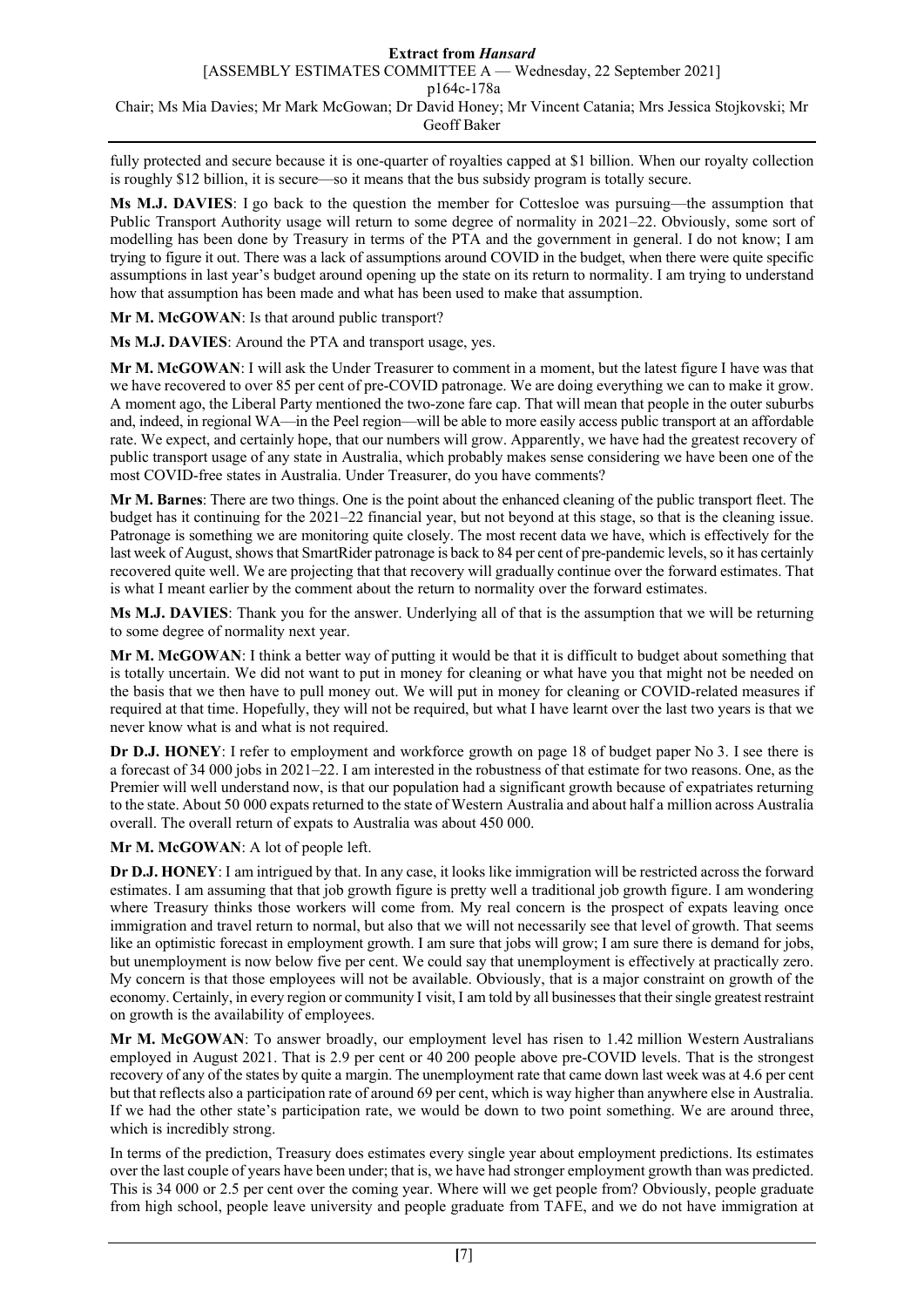# **Extract from** *Hansard*

[ASSEMBLY ESTIMATES COMMITTEE A — Wednesday, 22 September 2021]

p164c-178a

Chair; Ms Mia Davies; Mr Mark McGowan; Dr David Honey; Mr Vincent Catania; Mrs Jessica Stojkovski; Mr

Geoff Baker

this time really. When the member says that we have had significant population growth, people have been returning from overseas. They all seem to want to buy a house, but also a lot of people have left to go home to wherever it is. There has been interstate migration into Western Australia in net positive terms for the first time in about eight years. That has delivered about 3 000 or so people. All these things have combined to create a very strong property market, which is reflected all over Australia. People have gone into property in huge numbers. The prediction is 34 000 jobs. If we achieve that in the current environment that will be a great outcome. Other states are nowhere near that.

# [9.50 am]

**Dr D.J. HONEY**: Premier, in regional areas, in particular, it seems as though the most significant portion of growth in the workforce has been people from overseas coming into those jobs and communities. That is certainly what I have observed across all regional areas. Is there a forecast on overseas migration into the state in the figures?

**Mr M. McGOWAN**: The estimate in the budget, or the estimate that we can provide, is that net interstate migration this year is 3 672, which reflects last year's estimate as well. As I said, that is the first time that has happened in eight years, because normally more Western Australians go east than eastern staters come here. That is a good sign. That will stay around the same number in the next financial year and drop slightly over the two final out years. There is still net interstate migration into Western Australia from the east. It is very hard to get people from the east to come west; they all seem to go north–south or south–north. It is hard to get them to come west, but this is a good sign. Obviously, we did things around interstate fly-in fly-out to enforce some movement here. In terms of overseas migration, last financial year, it was net negative—7 382 people were lost to overseas. This year we will lose 2 407 people to overseas. Over the forward estimates it is 4 563 in 2022–23, 14 390 in 2023–24 and 21 624 in 2024–25. Treasury has done those estimates. A lot of this is educated guesswork—is it very well educated guesswork, is it not?

**Mr M. Barnes**: It is very educated guesswork.

**Mr M. McGOWAN**: It is very well educated guesswork based upon what we can read from the commonwealth in a COVID environment.

A very interesting statistic is that our natural increase last year was 17 027; this year it is predicted to be 18 655. Those lockdowns are doing their work! In 2022–23 it will be 15 898, in 2023–24 it will be 15 352 and in 2024–25 it will be 14 892. For last year and this year, the natural increase was significantly above a normal year. I think we all know the reason for that!

**Dr D.J. HONEY**: I have a further question. Thanks, Premier; that is really interesting information.

**Mr M. McGOWAN**: Do you want me to explain further!

**Dr D.J. HONEY**: No. My only concern around that is that 18 and four is 22, plus four is 26 so it is a bit shy of 34 000—8 000 shy. In any case, the Treasurer is confident. He has explained the basis of that, which is great.

**Ms M.J. DAVIES**: I want to talk about the wages policy, which is mentioned on page 132 of budget paper No 2, and how the government's decision to bring forward wages policy might interact with its decision to bring forward the review and the interplay between what has happened with the iron ore price? Was it a bit hasty to bring that forward? The government made the decision to bring it forward. I am not advocating one way or the other, but the government decided last year to stick to its guns, which was based on modelling across the forward estimates. In this budget, the Treasurer states that the government will bring the wages policy review forward and it will be completed before going to a CPI-increased model, potentially with negotiation, by the end of the year. Is the government concerned about embarking on that given what has happened to the iron ore price and the finances?

**Mr M. McGOWAN**: We have had the toughest wages policy of any government in Australia in living memory.

# **Ms M.J. DAVIES**: I agree.

**Mr M. McGOWAN**: We certainly have the toughest wages policy of any government in Australia currently. We have held that for four-plus years and we are the only government in Australia in surplus, with the biggest surplus of any government in any state's history. Therefore, we have decided to bring forward the wages policy review. We have not made a decision on what that wages policy review will be. Obviously, the falling iron ore price is a sobering reminder that the wages policy must be reasonable. I think it is a good reminder for all of us, including government, workforce, business and everyone else. I am sure that it will be taken into account as part of the review. When revenue sources are volatile, we must be careful about these things, as the Leader of the Opposition well knows. What occurred over the period 2008 to 2017 is a salutary lesson.

**Ms M.J. DAVIES**: Is there any possibility that when the government gets to the end of this review, which I think is marked to be done by the end of this calendar year, it will decide to stick with the \$1 000?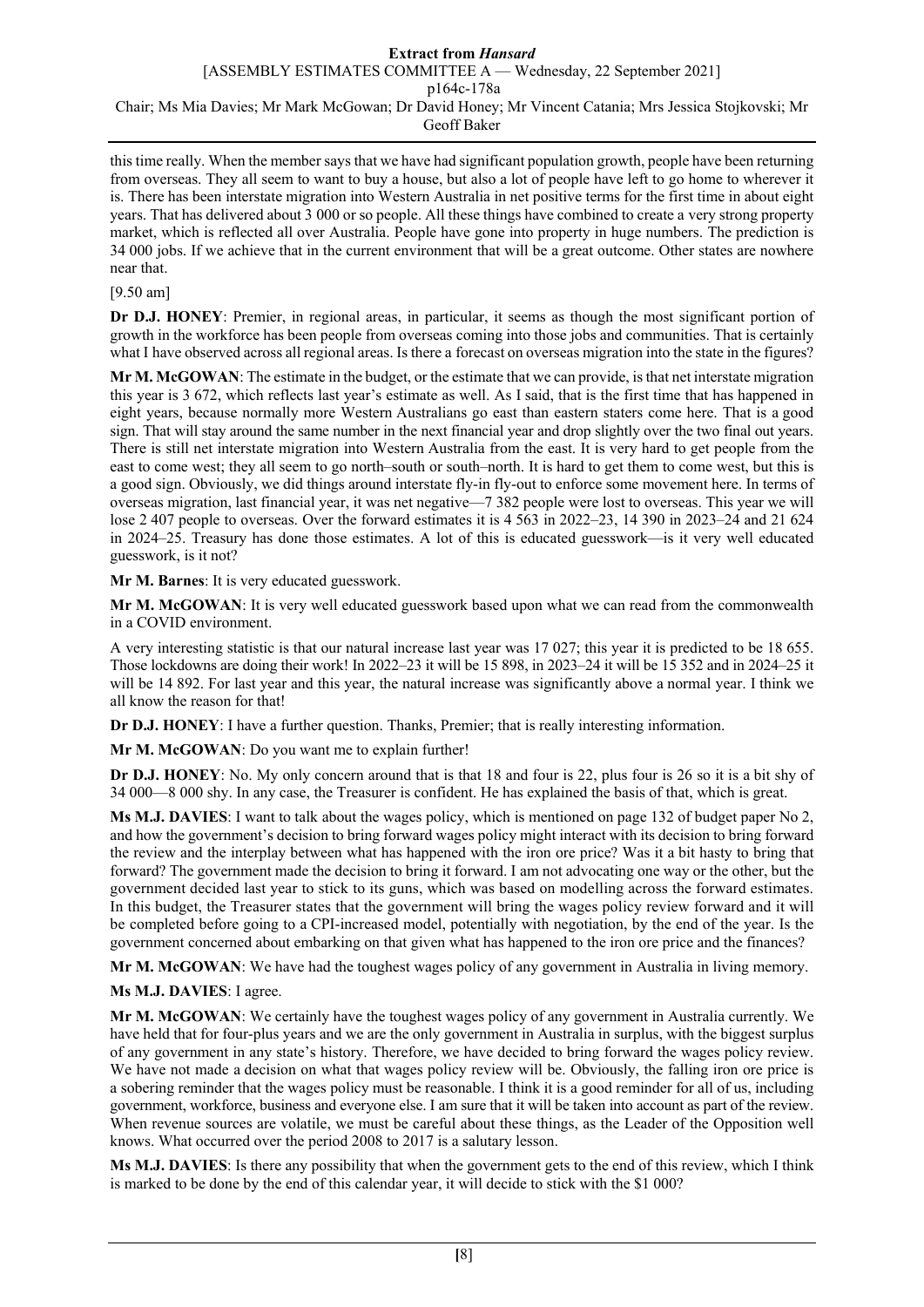**Mr M. McGOWAN**: We will see what the review throws up. The expectation is that the wages policy will change in light of everything that has occurred. The iron ore price shows how we have to be careful about how much it will change, but the review will undertake all that work. I understand that as part of the review, a range of the meetings have been conducted over the last couple of weeks.

**Ms M.J. DAVIES**: In the budget papers it says that a CPI-based wages policy would be introduced "subject to economic circumstances at the time". What will the modelling for shifting to a CPI-based wages policy look like in terms of the impact on the bottom line for the state government across the forward estimates?

**Mr M. McGOWAN**: I will let the Under Treasurer comment on that.

**Mr M. Barnes**: Built into the forward estimates is a global expenditure provision for the likely or possible outcome of the wages policy review, for obvious reasons. Given that is a live negotiation or review consultation process, we have not disclosed the size of that provision. But the existence of the provision is disclosed in chapter 5 on page 160 of budget paper No 3. We have incorporated a provision for the likely or possible outcome of that review, but we have not disclosed the quantum of that provision.

**Mr V.A. CATANIA**: Has the wages policy affected the ability to attract and retain, say, nurses and police, which obviously are two critical pieces of the COVID situation? Has the wages policy that the government has undertaken impacted on the attraction or retention of nurses?

**Mr M. McGOWAN**: I do not think so. I know lots of police, nurses, teachers and so forth. For people wanting to work in the public sector, there are a range of advantages. One is security and quality of employment. A lot of public service jobs are very good and provide meaningful work. I think for a lot of people, there are balances and considerations in what they do, but permanency and security of employment is a very valuable thing. There is a lot of volatility around the world, as the iron ore price shows. As the pandemic has shown, there is a lot of volatility out there. Look at what is happening in Melbourne at the moment; it is incredible. A lot of people in Melbourne are in insecure work, whereas people working in the public sector in Western Australia are in very secure jobs.

**Mr V.A. CATANIA**: Back in 2006, 2007 and 2008, there was an exodus of teachers and police into the resources sector because we were going through a boom. There is a similar sort of boom in construction and higher wages now. Has the Treasurer noticed a shift in those people working in the public sector going across to the resources sector like we saw in 2007–08?

[10.00 am]

**Mr M. McGOWAN**: We have seen growth in both the health workforce and the police workforce. Over the last year, the health workforce has grown by around 2 000 workers. The police workforce has grown by over 1 000 actual police officers, not including support staff. We are actually seeing growth in those two sectors. These are always the arguments to run. The wages policy review will consider all these matters. I might add, and this is an important factor—the member may have read about it in the paper today—that the cost of buying a house and paying off a mortgage in Western Australia is around half that of Sydney or Melbourne, whereas the wage rates are very competitive. There are lots of advantages to living and working in Western Australia. One is that a person can basically buy and own their own house in half the time—probably less than half the time if interest is taken into account—of a person living in a comparable city along the east coast.

**Mr V.A. CATANIA**: Is that a net growth of 2 000 workers in the public sector?

**Mr M. McGOWAN**: No, I said Health. It grew by 2 150 between March 2020 and March 2021. Obviously, we have put in place more nurses and health employees to cover the situation that we face.

**Mr V.A. CATANIA**: When Labor came into government in 2017, I think it had a policy to reduce the public service by 3 000 workers. Has the government achieved that goal or has there been an increase in the number of public servants working in the public sector?

**Mr M. McGOWAN**: Which line item is the member referring to?

**Mr V.A. CATANIA**: I am talking about the wages policy.

**Mr M. McGOWAN**: I am sorry. The normal practice is for the member to refer to a line item.

**Mr V.A. CATANIA**: I will come back with a line item on that one—sorry. I refer to page 160 of budget paper No 3, industrial agreements. The government's policy back in 2017 was to reduce the public service by 3 000 workers. Has the government achieved that goal or has there been an increase in the public service numbers in contrast with the government policy set out in 2017?

**Mr M. McGOWAN**: Page 160 refers to industrial agreements and the wages policy, which I am happy to answer questions on. However, standing orders indicate that the member has to have a line item before I discuss other matters. I look forward to a line item.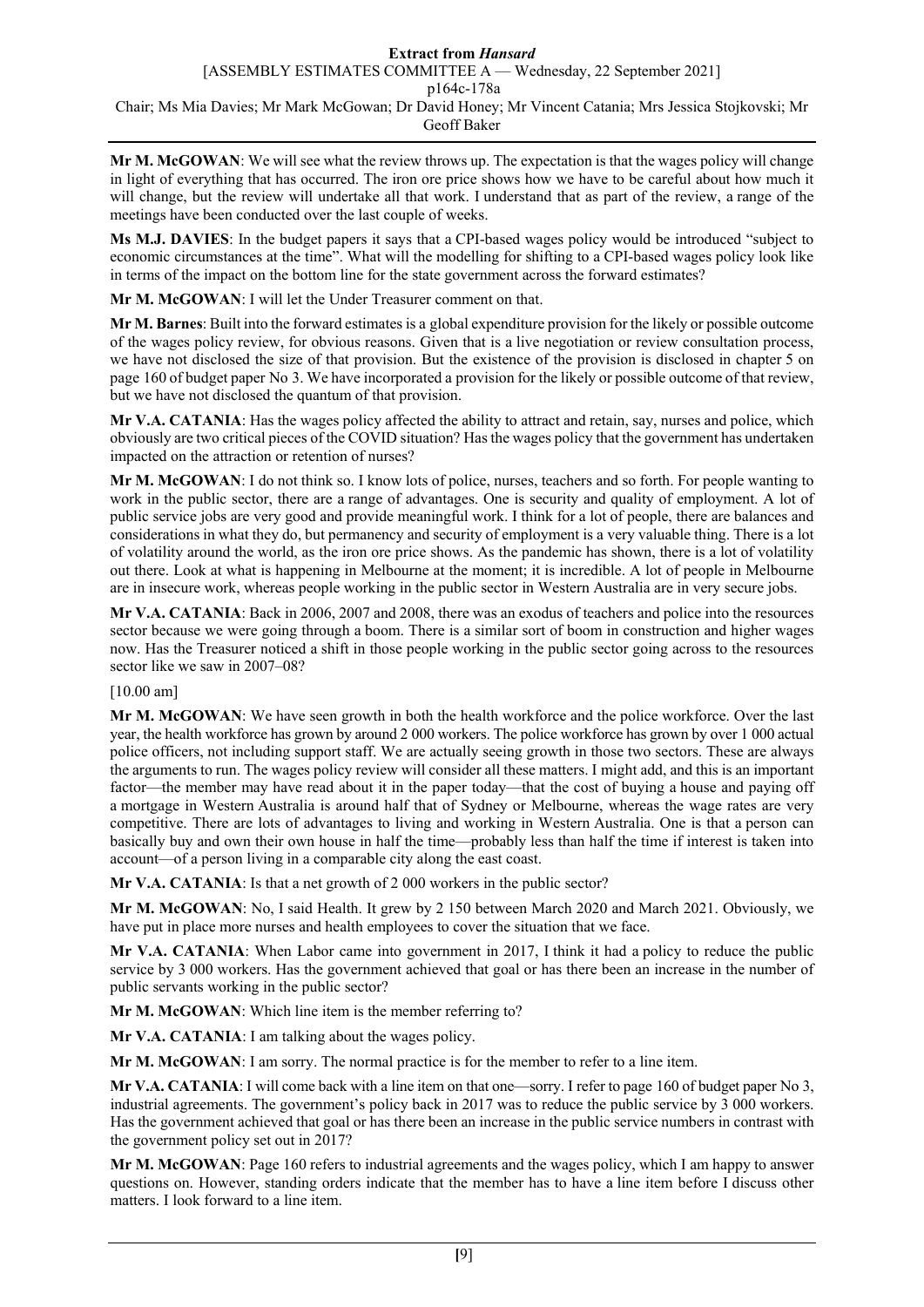**Mr V.A. CATANIA**: I am happy to find that line item and come back to the Treasurer.

**Dr D.J. HONEY**: I refer to page 39 of budget paper No 3. An underlying assumption in the table headed "Total Public Sector: Summary Financial Statements" is the total number of public sector employees. Does Treasury have a current statement on the total number of public sector employees and also a forecast across the forward estimates?

**Mr M. McGOWAN**: The total figure is 127 785 full-time equivalents across the appropriation-funded agencies. That does not include the government trading enterprises.

**Mr V.A. CATANIA**: We have found the page that we were looking for in reference to the government's public service policy back in 2017 to reduce public servant numbers by 3 000. I refer to page 39 of budget paper No 3 and the table headed "Total Public Sector: Summary Financial Statements". Has the government met that target or has the public sector grown over this period of time?

**Mr M. McGOWAN**: The voluntary targeted separation scheme is on track to deliver 2 946 of the originally planned 3 000 separations. The total savings as a consequence is \$526 million across the forward estimates to 30 June this year.

**Mr V.A. CATANIA**: The government has nearly achieved that targeted reduction of public sector workers. Has public sector growth occurred in general?

**Mr M. McGOWAN**: Yes, it has. Voluntary targeted separation schemes happen over progressive governments. We had five rounds of this sort of thing under the last government. The scheme basically means that a range of people whose roles may not be needed anymore or may not be required, agree to leave. A net 3 000 or so people go, but then we also have employment. We have to employ additional teachers in classrooms because more kids come into schools or we have a huge demand on the health system and we have to put in place additional nurses. We also have a particular program to put more people into the approvals agencies. We are employing in areas of need whilst, at the same time, some people are leaving. This is not unusual. It happens in business and government; it happens everywhere. It is not like we just get the total number of public sector workers and reduce it by 3 000 workers. But had we not done this, the number of people employed by the public sector would be 3 000 higher than it currently is.

**Mr V.A. CATANIA**: The Treasurer said that \$526 million has been saved through 2 946 public servants leaving the public sector through natural attrition, taking redundancies and so forth. If, as the Treasurer said, the public service has actually grown, has there been a saving or not?

**Mr M. McGOWAN**: There has been a \$526 million saving as a consequence of this scheme.

**Mr V.A. CATANIA**: Is the Treasurer saying that despite the increased number of teachers or people working in the approvals agencies, which has obviously increased the number of public servants, the government has still saved \$526 million?

**Mr M. McGOWAN**: Through this program there is a saving of \$526 million.

**Dr D.J. HONEY**: The anecdotal information coming back from public servants is that many of the public servants who received redundancies waited out the six-month period during which they could no longer be employed by the public service and are now re-employed in the same or a similar job to the job they held before. How can the Treasurer demonstrate a real reduction in numbers given that that reduction would have been targeted at certain agencies? Did we actually see a reduction in those agencies where redundancies were targeted, or were people just paid a lot of money and the number of FTEs stayed the same or increased?

Mr M. McGOWAN: This program started four years ago. We had 3 000 targeted redundancies for people whose positions may not have been required or who wanted to take advantage of the opportunity and their position could then be abolished. But at the same time, the public sector still has to employ people. Of the additional public sector staff employed, 80 per cent have gone into what are broadly termed frontline positions, which are found in hospitals, schools and those sorts of places. This is not unusual. As to who got employed where, I do not have that information. Perhaps the member should have asked the Public Sector Commissioner when she was here yesterday. We do not have information as to who was employed where. If the member wants to bring specific examples to us, please do. I remind the member that we have a massive employment program of additional police officers and additional nurses, because they are positions we need to fill. The member is trying to have his cake and eat it too. On the one hand he is saying we should employ more people and do more in health and police and so forth, and on the other hand he is saying "do not employ more people". It is hard to win.

### [10.10 am]

**Dr D.J. HONEY**: The Treasurer gave me a figure earlier of 127 785 FTEs, which I assume is the 2020–21 actual. Does the budget assume workforce numbers going across the forward estimates; and, if so, what are the forecast FTEs across the forward estimates, please?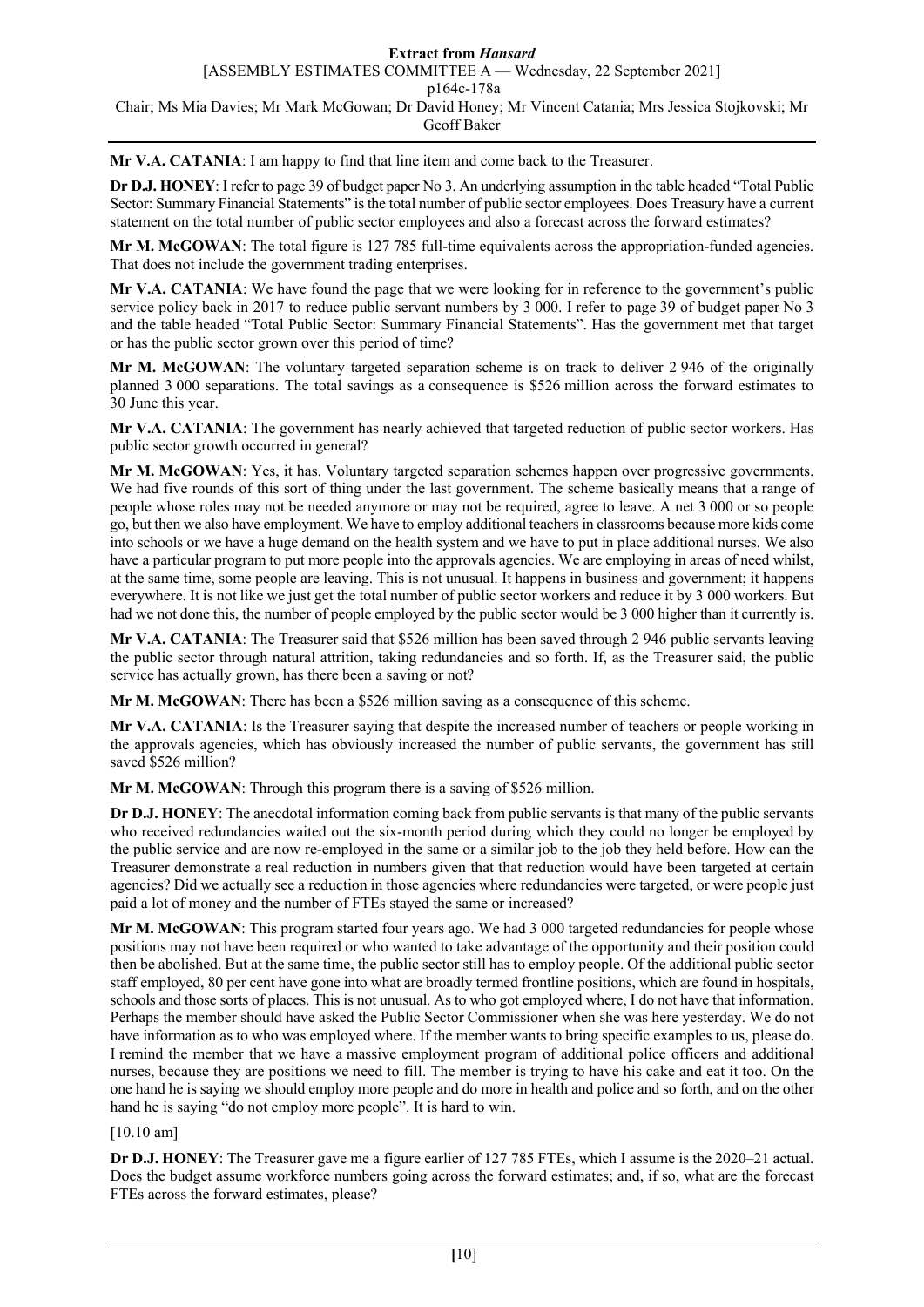#### **Extract from** *Hansard* [ASSEMBLY ESTIMATES COMMITTEE A — Wednesday, 22 September 2021] p164c-178a

Chair; Ms Mia Davies; Mr Mark McGowan; Dr David Honey; Mr Vincent Catania; Mrs Jessica Stojkovski; Mr Geoff Baker

**Mr M. McGOWAN**: Budget paper No 2 does not provide an estimate into coming years; it only provides an estimate up until this year. The number, as I said before, is 127 785. Bear in mind we have had a program for workers who are renewed every single year to become permanent employees. I have met many who have been renewed every year for 10 to 20 years in schools and what have you. This will give them permanency. No doubt that will influence the figures. The member would probably understand that that is a reasonable thing to do when a person's job is funded across the forward estimates and their position is regularly renewed.

**Mr V.A. CATANIA**: Of the 2 946 public servants who have taken redundancy under the policy, does the Treasurer have a figure on how much those redundancies have actually cost? Out of that 2 946, does the Treasurer have a breakdown of the reasons they have left the public service and a cost associated with that? I am happy to take the answer as a supplementary, if the Treasurer does not have that information.

**Mr M. McGOWAN**: We do not have that information by agency. If the member wants to put a question on notice, feel free.

**Mr V.A. CATANIA**: Is there a chance to provide that information by way of supplementary?

**Mr M. McGOWAN**: I would encourage the member to put a question on notice.

**Mr V.A. CATANIA**: This is estimates. The Treasurer cannot answer the question, so it would be worth putting it as a supplementary.

**Mr M. McGOWAN**: It is the member's call.

**Mrs J.M.C. STOJKOVSKI**: I refer to budget paper No 3. At the end of page 6, the Treasurer will find the heading that commences "WA Jobs Plan: local manufacturing and production". Can the Treasurer please outline the wide variety of initiatives in the 2021–22 budget to support economic diversification in Western Australia?

**Mr M. McGOWAN**: Thank you, member, for that question. Obviously, this is a matter about which we have done a great deal to diversify and provide training opportunities. Since we came to office in 2017, about 120 000 new jobs have been created in Western Australia. This is despite the global pandemic. We obviously have the strongest and most successful economy in Australia. We have put in place a huge investment in initiatives to support our economic diversification. We are investing in initiatives such as \$105 million for a state-of-the-art film studio and screen production facility in Fremantle, which will create a new industry. I note Sydney and Melbourne, and I think Brisbane—maybe the Gold Coast—have something similar, so this will be a great addition. As the member knows, the demand for content is massive now. That will be a good employment generator there, and "diversificator". We have \$100 million for the investment attraction and new industries fund. That is going to focus on new and emerging industries; potentially cybersecurity, battery manufacturing, hydrogen, or whatever it might be. We have a \$50 million hydrogen fund on top of that, which is designed to leverage opportunities in hydrogen. The \$50 million industrial land development fund is about reduced lease rates for projects of strategic importance. We are establishing the WA jobs task force, which I will chair, and we are bringing back various manufacturing industries. There are many examples, but I suppose the stellar example is the Bellevue railcar manufacturing and assembly facility in Midland.

On top of that, there is \$15 million to establish the local manufacturing investment fund, which is about refurbishing and maintaining, and potentially manufacturing, iron ore railcars here in WA. We have set aside \$350 million to expand the state's softwood plantation estate, which is running out. That is a great initiative, and it will support the construction market. That is part of our \$750 million climate action fund across WA, which has all sorts of renewable energy initiatives and the like. There is \$200 million to improve the agricultural supply chain in the wheatbelt, midwest, great southern and goldfields–Esperance regions, particularly around transport; \$15 million to strengthen biosecurity defence and response capability, which I answered questions about yesterday during Regional Development. That is for additional staff to deal with biodiversity threats to the state. There is \$10 million to establish the Peel food technology facility in Nambeelup, and to promote food manufacturing here in WA. We have \$50 million for the expansion of the Aboriginal ranger program—that is, jobs for Aboriginal rangers on country. The Aboriginal tourism action plan has \$20 million attached to it, and there is \$44 million to upgrade a range of parks across the state. People visiting Mt Augustus or Karijini will see some important upgrades in infrastructure for cycling and walking facilities, which will no doubt make them more attractive to tourists. Lots of exciting initiatives are underway.

**Dr D.J. HONEY**: I refer the Treasurer to page 127 in budget paper No 2 and appropriations, expenses and cash assets. The Synergy Corporation subsidy drops dramatically in 2021–22. I assume that is because that subsidy transfers across to royalties for regions. Are there any other assumptions in the budget —

**Mr M. McGOWAN** interjected.

**Dr D.J. HONEY**: I am happy to —

**Mr M. McGOWAN**: Keep going, member.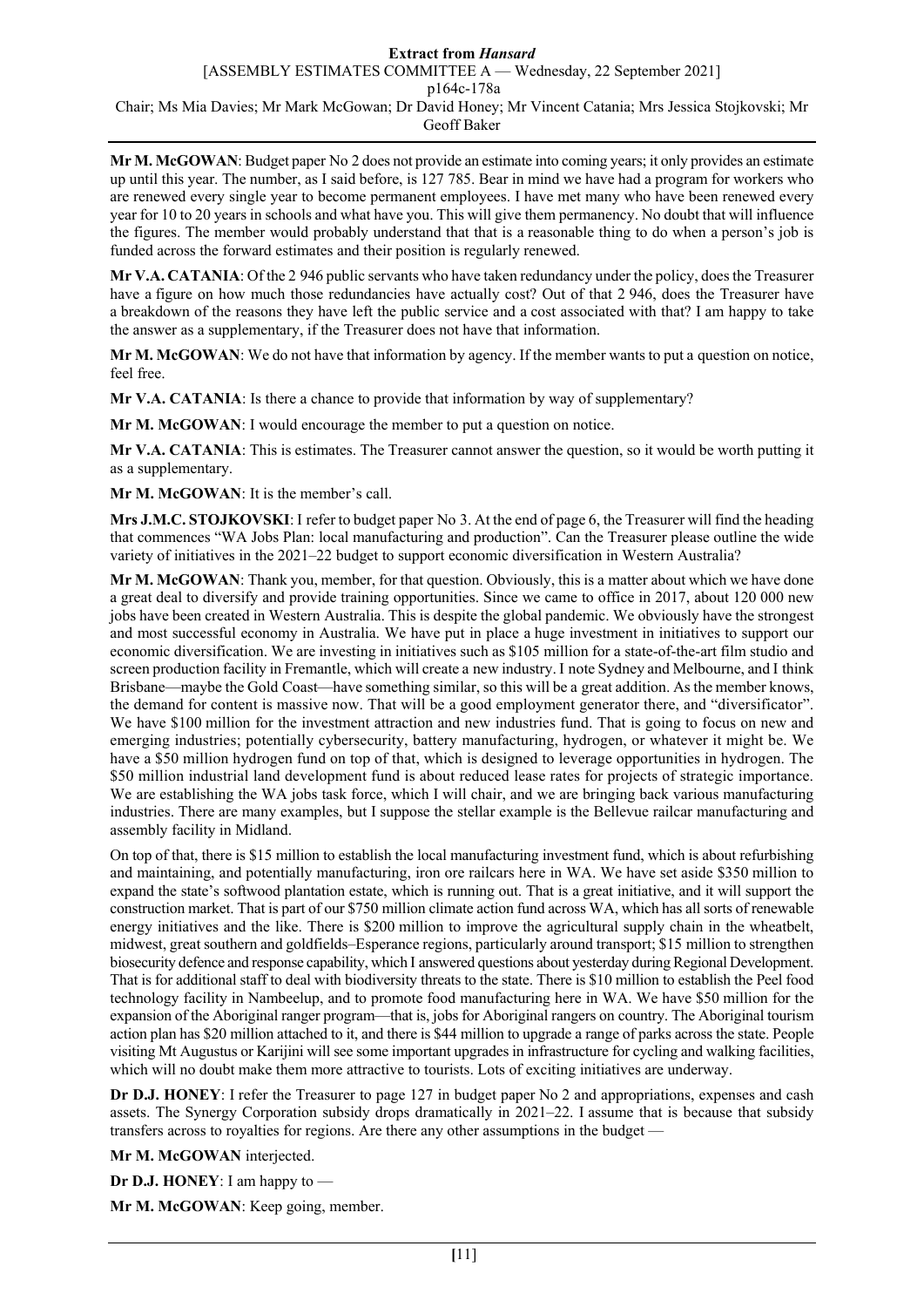**Dr D.J. HONEY**: I will, but I will put it another way. Could the Treasurer please explain the roughly \$500 million drop in that line item going forward? While we are discussing Synergy, is there any assumption about further writing down the value of Synergy's assets at Collie—its coal-fired power stations—given that Bluewaters power station, which is a much more modern station than the Muja stations, has publicly stated that it has put its book value at zero dollars?

**Mr M. McGOWAN**: I do not think it has anything to do with royalties for regions and Synergy. Horizon Power covers most of the state and a big subsidy is delivered—not all, but it is a big subsidy. I do not think there are any implications there, but I ask the Under Treasurer to comment on the member's question.

**Mr M. Barnes**: As the member observed, the operating subsidy to Synergy is expected to decline significantly, from about \$878 million last financial year to about \$387 million this financial year. The big factors behind that were two COVID response measures. Both of those were reflected last financial year. The first of those was the \$500 electricity credit for small businesses and charities that were customers of Synergy. That was in response to the January–February lockdown. That \$500 electricity credit cost about \$40 million last financial year. That was a one-off. That drops out, obviously, in 2021–22. The bigger factor was the \$600 household electricity credit. Synergy received an operating subsidy last financial year of \$590 million for the household electricity credit, which reduces to \$27.5 million this current financial year. It is just the tail end of paying out that \$600 household electricity credit. Those two big one-off COVID response measures heavily inflated Synergy's operating subsidy last financial year.

### [10.20 am]

**Dr D.J. HONEY**: The operating subsidy in 2019–20, before the COVID response, was \$573 million. What is the reason for the reduction post that? Also, I am interested to know whether there are any further assumptions around writing off the value of Synergy's assets in Collie.

**Mr M. McGOWAN**: I will ask the Under Treasurer to comment.

**Mr M. Barnes**: I might actually ask Mr Watson to answer that question.

**Mr R.K. Watson**: Asset writedowns are part of Synergy's annual audit process. The value of the asset base is assessed each year. The Auditor General looks at that assessment as part of the audit opinion. No writedown is reflected in the budget papers largely because the audit of Synergy was not finalised until after the budget cut-off. If there is any writedown in the asset base for the 2020–21 financial year, it will be reflected in Synergy's annual report, which will be released sometime in the next month.

In relation to the operating subsidy in 2019–20, I do not have the information at hand to explain why it is larger than what is projected in 2021–22.

**Mr M. McGOWAN**: I will ask the Under Treasurer to comment further.

**Mr M. Barnes**: As the member pointed out, the 2019–20 operating subsidy is elevated. The two factors for that 2019–20 operating subsidy would be the government's immediate response to COVID in the first half of the 2020 calendar year, so the second half of the 2019–20 financial year. The two measures were a one-off doubling of the energy assistance payment to households on means-tested concession cards. Previously that payment was around \$300; it was doubled to around \$600 and that obviously inflated the 2019–20 operating subsidy to Synergy. The other factor was the \$2 500 small business electricity credit which, again, would have been reflected in 2019–20 as part of the immediate response to COVID.

**Ms M.J. DAVIES**: I refer to page 96 of budget paper No 3, resourcing to support government priorities, and to page 97, budget paper No 3, major projects directorate. How have these evolved? There is increased funding to the tune of \$9.2 million within Treasury, as I understand it, and a major projects directorate will be established within the Department of Finance. My tallying of both those entities is \$35.2 million over the forward estimates. How will those two functions work together, because my reading of last year's budget was that there was no such role for Treasury, in particular. It had its portfolios split and it was managing government expenditure without a special directorate, but now \$9.2 million has been added. What are the roles and the FTE that is applied to that?

**Mr M. McGOWAN**: They are two different things. Resourcing for Treasury is \$9.2 million across the forward estimates. Treasury has not had a significant funding increase over many years. Obviously, it is a very important agency in government and it is important that it continues to do its role in the way that it is required to, but I will let the Under Treasurer comment on that. The major projects directorate is within the Department of Finance and it is in order to get our very significant capital works program done to the best that we can. It is \$30.6 billion across the forward estimates. It is designed to make our capital works program as efficient and as efficiently delivered as possible. That is what that is. It is really a question for Finance as to how it is using that money. I will let the Under Treasurer comment on resourcing for Treasury.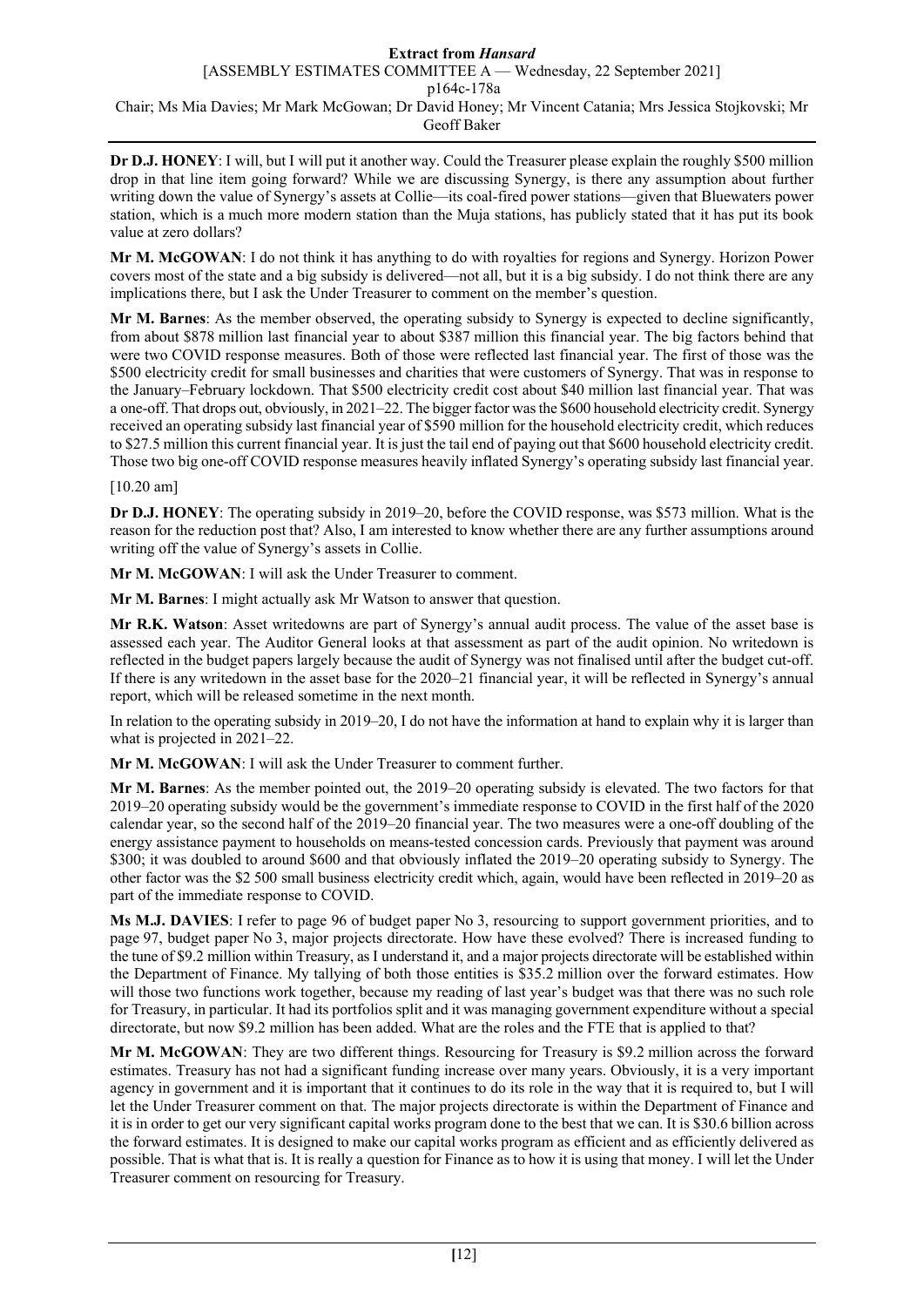**Mr M. Barnes**: That is right—there is quite a distinction. Finance's role with a new major projects directorate is explicitly around the delivery of infrastructure projects; Treasury does not have an infrastructure delivery role. This is funding to support our core oversight and advisory role, including across major projects. Given the record size of the asset investment program in this budget, the government is really stepping up its oversight of major projects, including the establishment of a major projects subcommittee of the Expenditure Review Committee. Treasury is driving that increased oversight role and increased reporting by agencies on their progress against the delivery of major projects. It is not a delivery role; it is an oversight and advisory role to support the ERC and the new major projects subcommittee of the ERC. They are quite different roles. The other part of that \$9.2 million for Treasury is to help step up our support for the public sector as a whole in financial management training—bringing the public sector up to speed on developments in accounting standards or the *Treasurer's instructions*, those sort of things. That is about half of the \$9.2 million. Really, it is lifting our core role.

**Ms M.J. DAVIES**: Within that \$9.2 million, have individuals been employed specifically for communications, public relations, stakeholder management and those sorts of external outward-facing roles? What is the breakdown of the FTE?

**Mr M. McGOWAN**: I will let the Under Treasurer answer that question.

**Mr M. Barnes**: There are none of those roles; these are all internal, what I would call normal Treasury roles. The \$9.2 million funds 13 additional FTE.

**Mr M. McGOWAN**: Across four years.

**Mr M. Barnes**: That is correct. Those 13 FTE are spread across our core business units within Treasury. They are basically analyst and accounting positions. None of them are communications or external stakeholder management functions that the member mentioned.

**Mr M. McGOWAN**: I think the Under Treasurer should explain how this is the first significant funding boost in many years.

**Mr M. Barnes**: It is the second in nine years. Treasury is a fantastic agency to be in and it is a fantastic agency to head up, but one of the downfalls is that we have to lead by example and that often means not putting in budget submissions for many years. That finally caught up with us. This is only the second time in nine years that we have had a budget injection—and we needed it.

**Mr G. BAKER**: I refer to page 11, budget paper No 3, economic outlook, and the dot point that refers to the sharp rebound in retail trade and strong business growth, which is of great interest to the people of South Perth. Can the Treasurer please expand on the current conditions in the Western Australian economy, in particular, the latest job figures?

[10.30 am]

**Mr M. McGOWAN**: This is obviously a very important issue. We have worked very hard to stop the spread of COVID-19 into Western Australia and to crush any outbreaks when they have occurred. That has allowed us to have one of the freest and most open economies in the world. We have seen the alternative, which is Victoria. I must say that the images of Melbourne I saw yesterday were beyond disgraceful—just shocking stuff. Apparently, it is all happening again today. Even though they have an earthquake going on, these people are out doing the same thing again. It is an appalling, disastrous, shocking and awful thing that people are doing in Melbourne and they are bringing disgrace on themselves and their families. I do not know what the police over there will do, but I think the police have been remarkably restrained in their conduct with these fellows. We will see what happens today.

Here, of course, we have not had the extensive lockdowns or the massive economic dislocation that Victoria and New South Wales have had, so that means that in addition to our COVID response and a range of other things, we have had a massive improvement in our jobs situation. In August, we saw 12 300 new jobs created. Since coming to government, we have had 120 000 new jobs created. Our commitment was 50 000, so we exceeded it by 140 per cent or thereabouts. In August, we saw an increase of 0.9 per cent in the jobs market, which is remarkable. Employment nationally fell by 1.1 per cent, led by New South Wales. We have had the strongest recovery in employment since the start of COVID-19 of any of the states. The unemployment rate is now at 4.6 per cent and the participation rate is 69 per cent, which is the strongest in the country by a long, long way. Those two figures combined mean, obviously, we have the strongest jobs market in Australia.

The Australian Bureau of Statistics' National Accounts show that WA's state final demand increased by 4.3 per cent in 2020–21. That is the strongest growth of all the states and the highest growth in eight years; we are well above pre-COVID levels. We have had record growth in retail spending. Household consumption is up by 2.6 per cent. The building bonus has underpinned growth in dwelling investment of over 27 per cent in 2021–22, but there has been a further increase in approvals, by the way. Our mining industry continues to operate and has delivered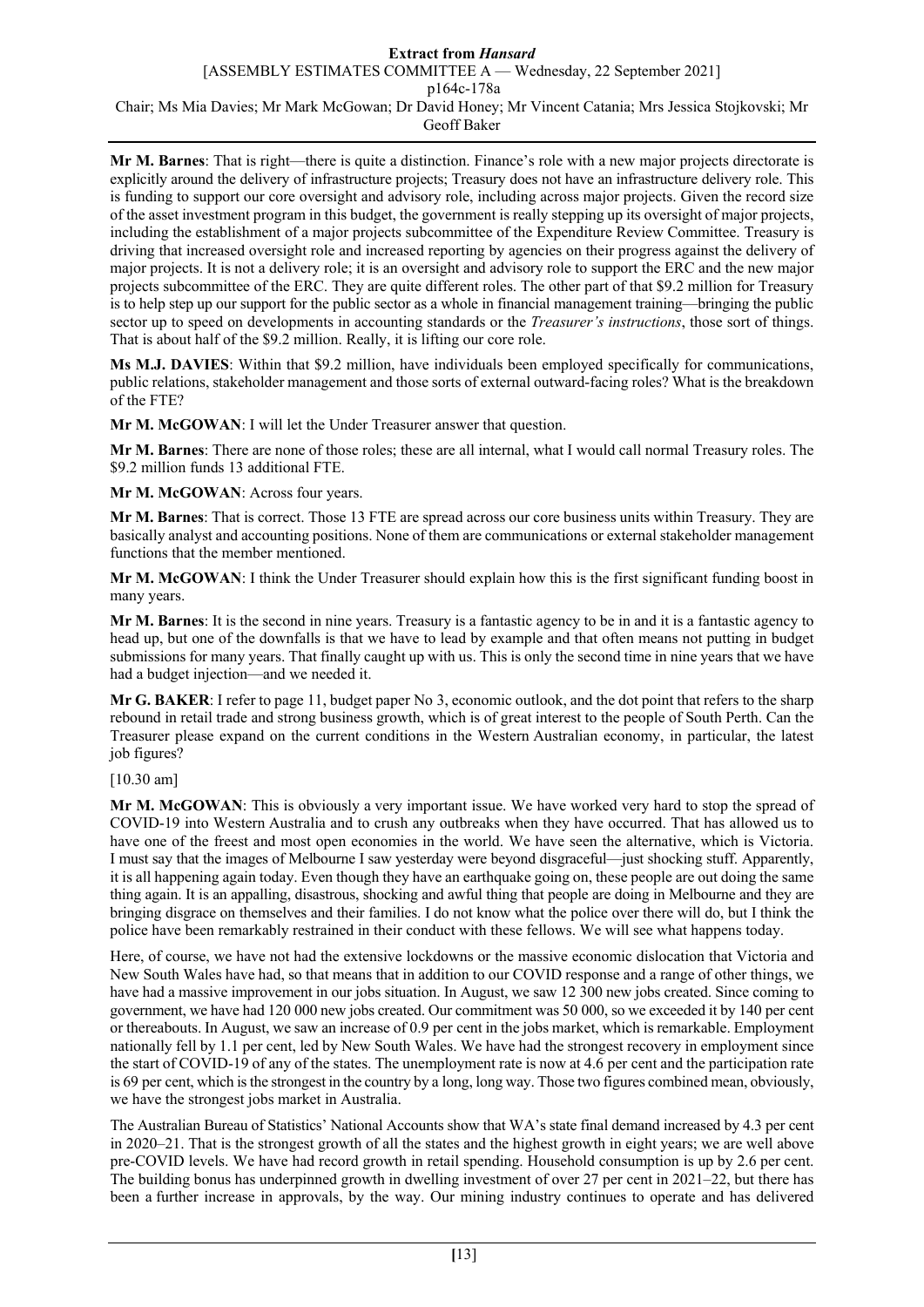4.3 per cent growth in business investment, which is projected to pick up to 9.7 per cent into 2021–22. What we did in mining has kept the industry open during a very, very successful and prosperous period whilst there has been demand around the world as other governments stimulate. Brazil did not have the same measures and we have seen the consequences. By our efforts, we have managed to ensure that the industry stays open and, therefore, the success is there for not only Western Australia, but the entire country, for whom we provide enormous revenue above and beyond anyone else by a long, long way.

**Mr V.A. CATANIA**: Did the Treasurer say 129 000 jobs have been created over the period in which Labor has been in government?

**Mr M. McGOWAN**: I said 120 000.

**Mr V.A. CATANIA**: Is the Treasurer able to provide a breakdown of where those jobs are and what industries they are in. We hear a lot about these jobs, but it would be nice to see a breakdown.

**Mr M. McGOWAN**: It is Australian Bureau of Statistics data, so the commonwealth has the figures. We rely on its figures, but my impression is that it is spread across both cities and regions. The economy in regional WA is incredibly strong. The biggest problem with employment is having enough people for the jobs out there, which is a serious problem. I have had shopkeepers and tourism operators and plumbers and the like raise it with me. It is not an easy problem to solve, but it is a much better problem to have than the alternative, which is mass unemployment, which is what other states and countries around the world are going through.

**Mr V.A. CATANIA**: I refer to page 128 of budget paper No 2, volume 1. Under "Appropriations, Expenses and Cash Assets", halfway down the page is the line item "Parliamentary Superannuation Act 1970". Is the Treasurer able to provide who is still left on the old parliamentary superannuation scheme, which was concluded towards the end of 2001? Does the Treasurer have a list of members of Parliament who are still on the old parliamentary super scheme?

**Mr M. McGOWAN**: I do not have that list. It would be an appropriate question for the Government Employees Superannuation Board. Discussing individuals' superannuation is not something I am going to do. I would not do it for an employee of the state or anyone else.

**Mr V.A. CATANIA**: My understanding is that the Parliamentary Superannuation Act 1970 is under the member's portfolio as Treasurer still. Does the Treasurer believe that the old parliamentary super scheme that ended for members of Parliament in 2001 should end for all members of Parliament? If we talk about being open and accountable and saving money for the state, does the Treasurer think that the old parliamentary superannuation scheme, which is very lucrative, should end for those members of Parliament who are still on that old scheme?

**Mr M. McGOWAN**: Superannuation is always governed by the commonwealth.

**Mr V.A. CATANIA**: The Treasurer says that it is governed by the commonwealth but when members of Parliament back in 2000 made a decision to end the parliamentary superannuation scheme, it was a decision by this Parliament, so this Parliament has the ability to end the Western Australian parliamentary superannuation scheme. Will the Treasurer end it at the end of this term for those few remaining members who are on this lucrative superannuation gravy train?

**Mr M. McGOWAN**: As I advised the member, superannuation law is governed by the commonwealth.

**Mr V.A. CATANIA**: Is the Treasurer saying that the Parliament of Western Australia cannot end the lucrative parliamentary superannuation scheme? By my calculations, about three members of Parliament are still on the old scheme, including the Treasurer. Will the Treasurer end it so that everyone in Parliament is on the same superannuation scheme, which is something that I think the public expects all members of Parliament to be on?

**Mr M. McGOWAN**: As I said, it is governed by the commonwealth.

**Mr V.A. CATANIA**: Can I make this quite clear? The commonwealth government allows this lucrative parliamentary super scheme for Western Australian members of Parliament, of whom three are left on the system, and it is the one that can end it. Is that what the Treasurer is saying?

**Mr M. McGOWAN**: I have answered the member's question.

**Dr D.J. HONEY**: I refer to page 129 of budget paper No 2. In the table on that page, there are a number of items under the title "Other". Will those items be expended in the 2021–22 budget year?

**Mr M. McGOWAN**: Where is this?

**Dr D.J. HONEY**: To be specific, in the table on page 129, under "Other", items 111, 112, 113, 114, 115 and 116 are all budgeted in 2021–22. Will they be expended in 2021–22 or will those items be expended over the forward estimates?